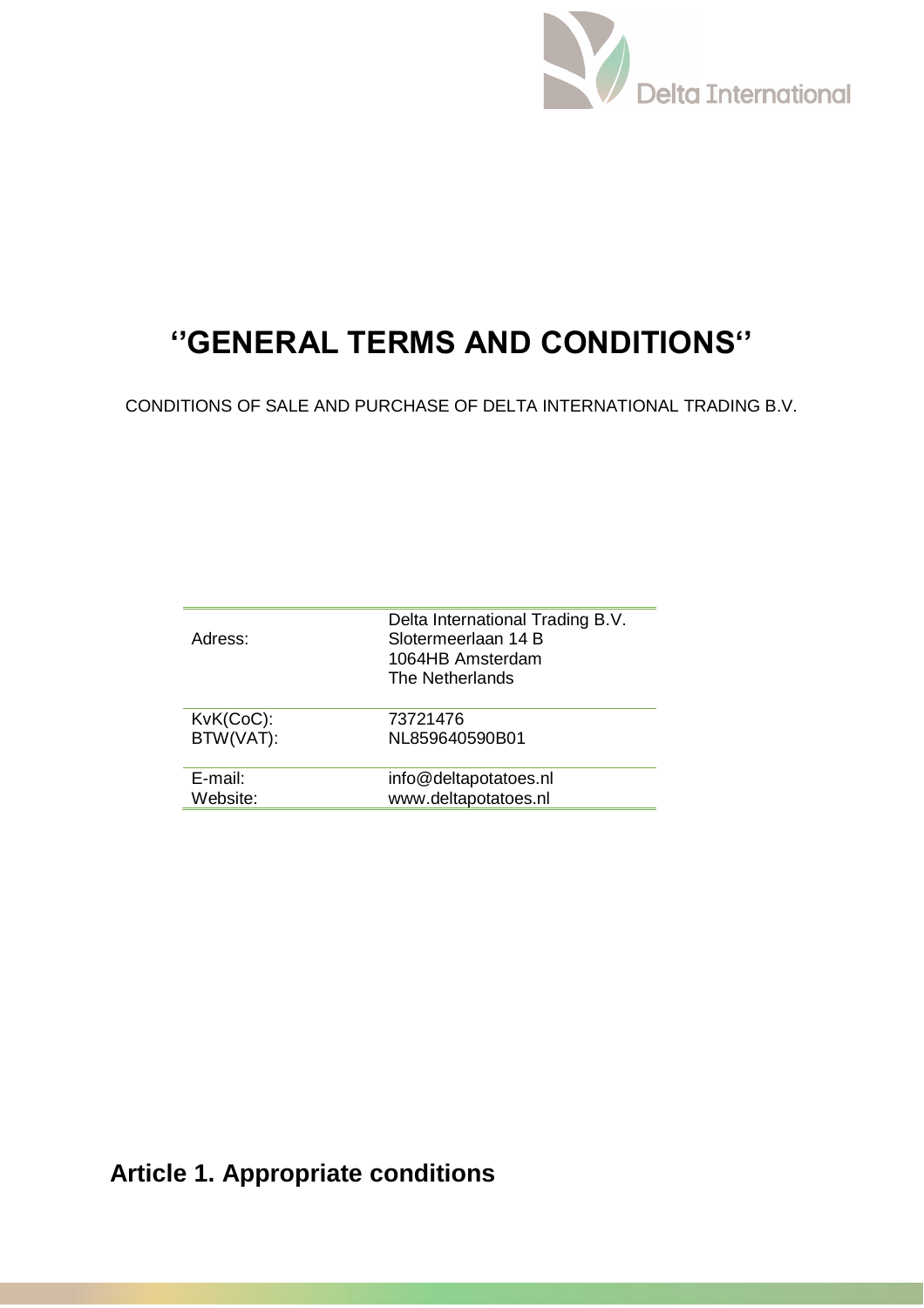

- 1.1 The subsequent are relevant to our sales and acquisitions contracts of (seed)potatoes: •
	- a. The RUCIP conditions 2017, are appropriate if the agreement is settled with a trading partner outside The Netherlands.
	- b. The General Commercial Conditions Seedpotatoes 2018 (Algemene Handelsvoorwaarden Pootaardappelen 2018) (fixed by NAO, LTO, VAVI and NAV), if the agreement concerns seed potatoes and is concluded with a trading partner established in The Netherlands.
	- c. The AHV conditions ("General Trading Conditions Wholesale in Potatoes" fixed by VBNA and VENEXA), if the agreement concerns ware potatoes and is concluded with a trading partner established in The **Netherlands**
- 1.2 Delta International Trading B.V. clearly discards general conditions of seller or purchaser, which are contrary to the general terms and conditions of Delta International Trading B.V. unless the parties have reached a written agreement in advance.
- 1.3 In the event of disagreements between the Delta International Trading B.V's General Terms and Conditions and the appropriate RUCIP, NHP, AHV conditions, our General Terms and Conditions will prevail.

#### **Article 2. Situation of force majeure**

- 2.1 In case of force majeure, including all circumstances created by the weather or other forces, resulting in insufficient stocks, Delta International Trading B.V. shall be dismissed of any or all of its obligations in the agreement**.**
- 2.2 In the event of governmental actions that hinder the import, transit or export of purchased or sold goods or lead to a financial disadvantage, Delta International Trading B.V. has the right to dissolve, in as far as it is not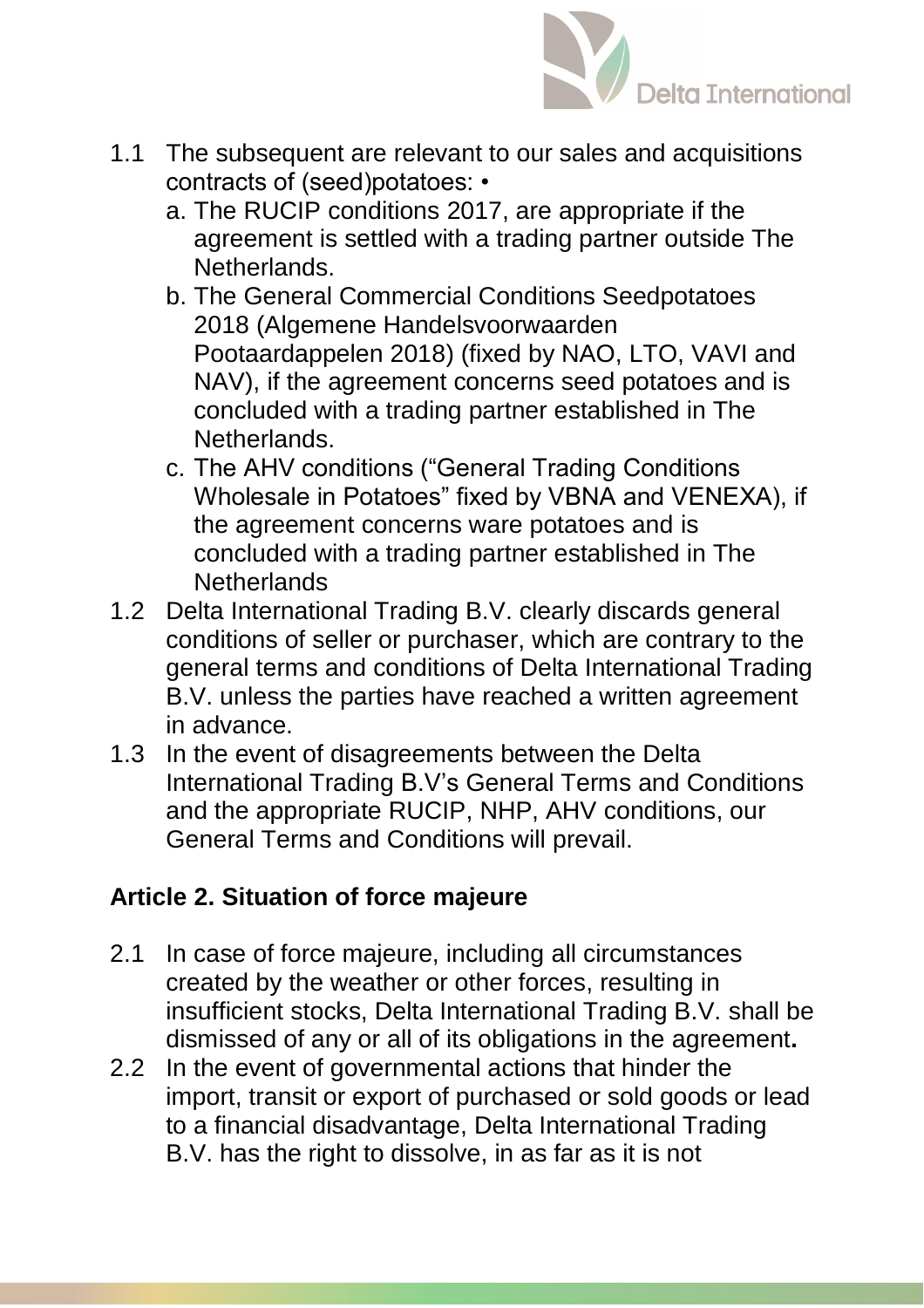

performed, the agreement, without the right to compensation.

2.3 All conducts of Delta International Trading B.V. are subject to harvest. If due to an unsatisfactory harvest in terms of quantity or quality of the seed potatoes resulting in less availability, Delta International Trading B.V. has the right to reduce the quantity it sells accordingly to invoices or trade agreements. By supplying this reduced quantity Delta International Trading B.V. thus fully meets its obligations to deliver. In this case, Delta International Trading B.V. is not obliged to supply replacement products, nor can Delta International Trading B.V. be held liable for any damage.

## **Article 3. Sales conditions of Seed potatoes**

- 3.1 The purchaser gives Delta International Trading B.V. and its representatives the right to inspect, test verify all fields planted with seed potatoes purchased from Delta International Trading B.V. Upon request by Delta International Trading B.V., the purchaser is obliged to point out all fields planted with seed potatoes originating from Delta International Trading B.V
- 3.2 When the seed potatoes are approved by local authorities at place of origin and after shipment at destination, Delta International Trading B.V. can no longer be held accountable, unless the parties (seller and purchaser) have reached a written agreement in advance.
- 3.3 The purchaser is obliged to grant instant entree to his property and his potatoes bought from Delta International Trading B.V., either in the field or in storage, to the inspection authorities who act on behalf of Delta International Trading B.V. If required, the purchaser is obliged to give instant entree to his documentation such as invoices, relevant for the inspection.
- 3.4 The purchaser is obliged to give full co-operation, as desired by seller, including co-operation in collecting any evidence necessary in a case in which Delta International Trading B.V. will be involved in a procedure.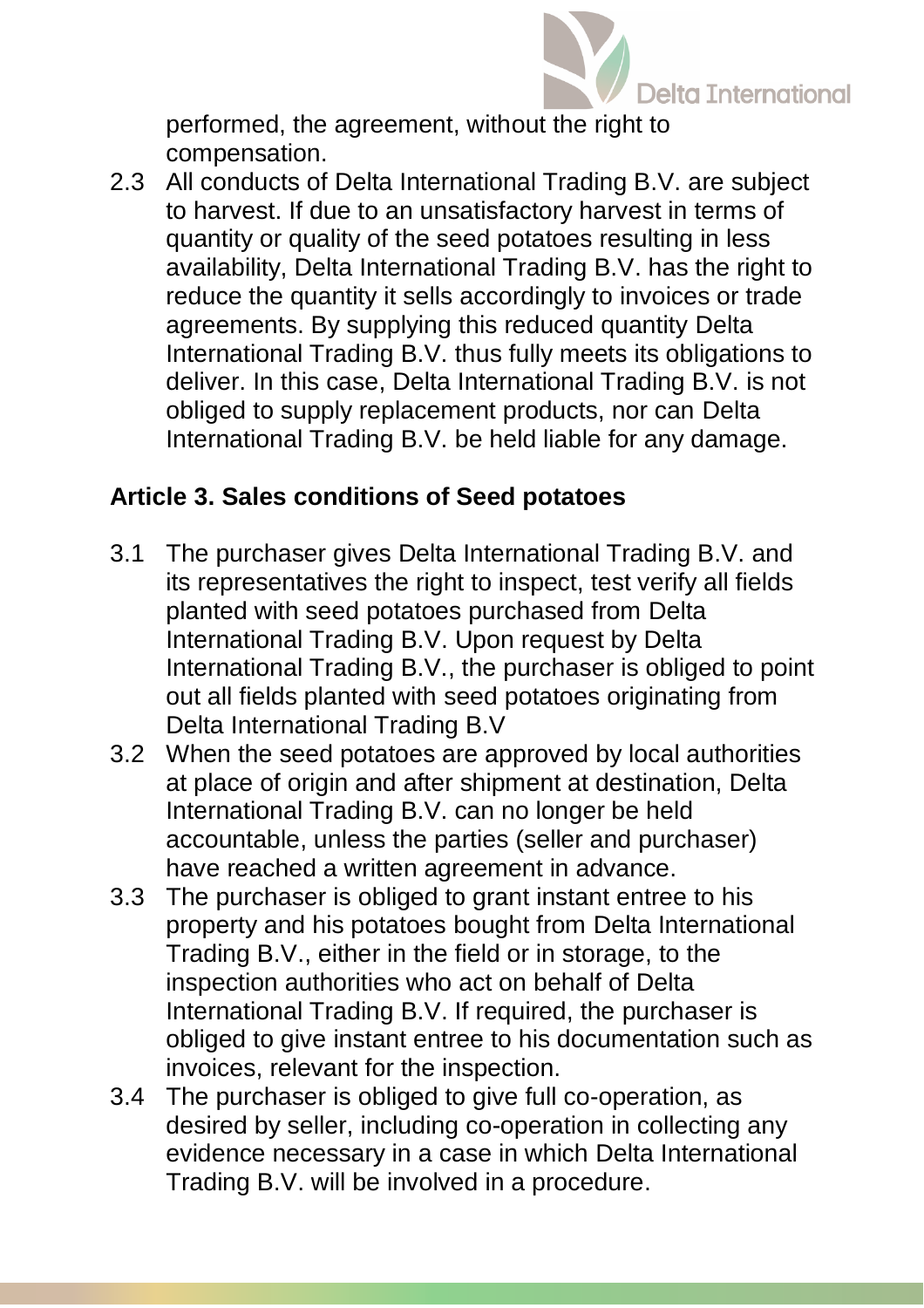

3.5 In case the purchaser does not comply with abovementioned conditions, Delta International Trading B.V. has the right to demand compensation among which can be included loss of profit.

#### **Article 4. Complaints and compensations**

- 4.1 Any shortages, flaws and damage must, subject to forfeiture, be reported by the purchaser to Delta International Trading B.V. in writing within 24 working hours after release. Delta International Trading B.V. cannot be held liable for defects, if the complaint is submitted to Delta International Trading B.V. at a time that the seed potatoes had already been planted.
- 4.2 In the event of damage, the purchaser is obliged to limit this to a minimum.
- 4.3 Contrary to the provisions in the RUCIP or AHV conditions, the accountability of Delta International Trading B.V. is at all times restricted to direct damage, with a maximum of the invoice amount (excl VAT) of the part which the damage relates to.

## **Article 5. Payment conditions**

- 5.1 After fulfilment of an agreement, the purchaser is obliged to pay the full amount of the provided invoice (100 %). If purchaser does not conform, Delta International Trading B.V. reserves the right to cancel the agreement and demand compensation.
- 5.2 The term of payment amounts to 14 days after invoice date, unless agreed otherwise. If payment has not been granted within this period, we are prone to revoke the agreement.
- 5.3 All goods supplied remain the property of Delta International Trading B.V. until full payment has been received for all that the purchaser owes by virtue of the agreement.